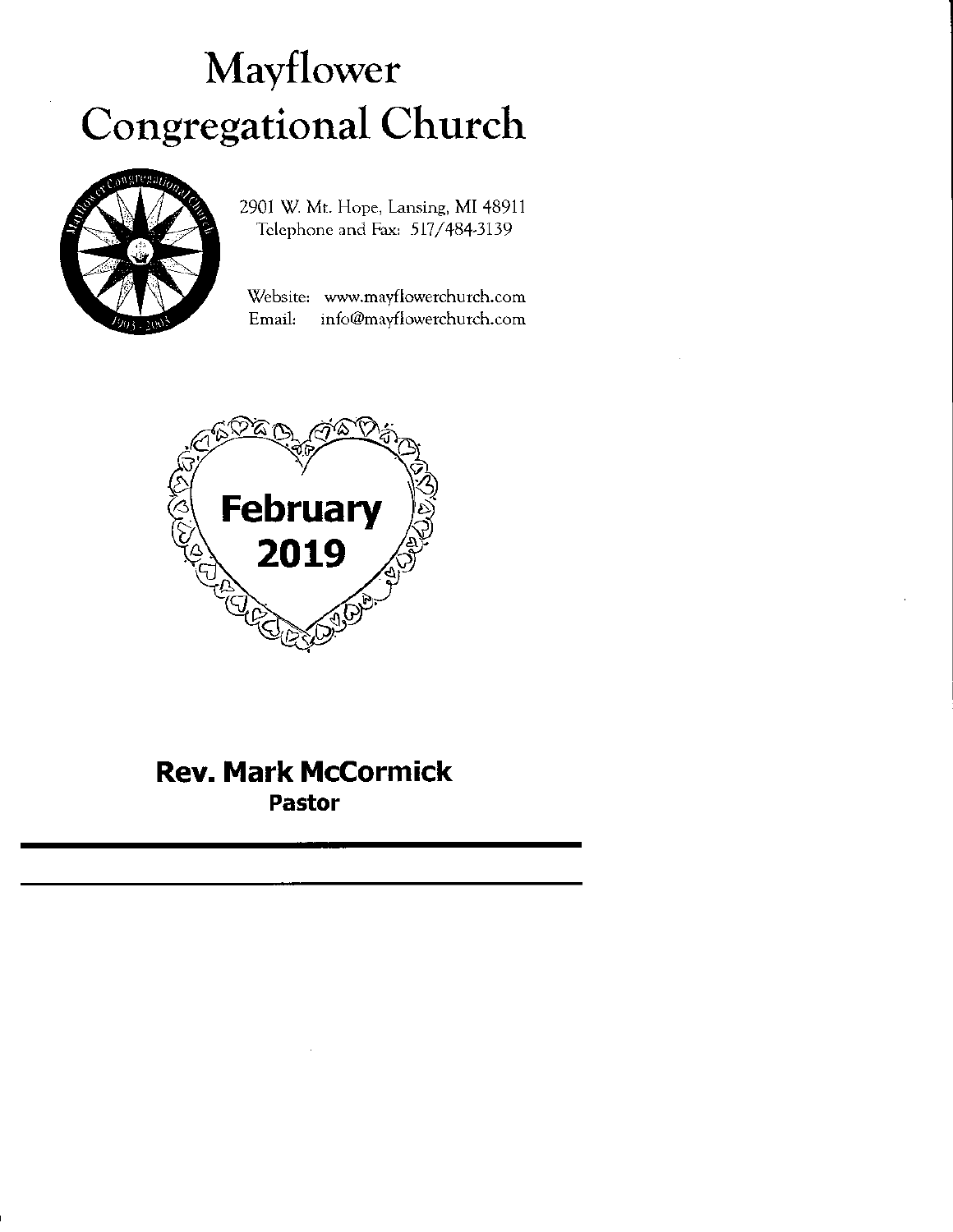

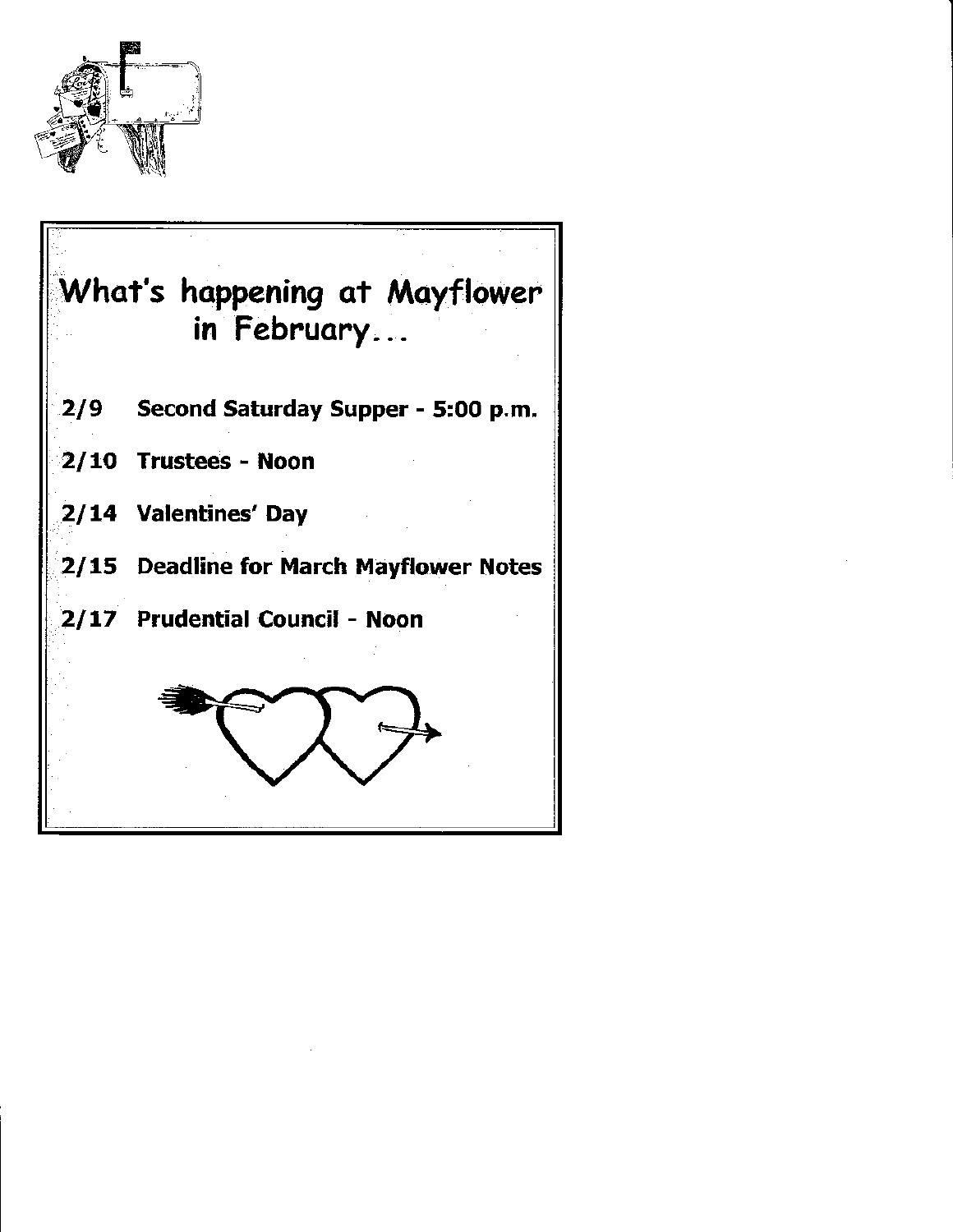### Pastor Mark's Musings

Hello, Mayflower family! As I write, the weather forecast indicates a change from our seasonal winter (so far), to the possibility of some storms followed by plunging temperatures. Maybe by February we will be returning to a very bearable winter with seasonal temps. Perhaps the groundhog will not see his shadow this year. We can only hope.

The weather is a good example of things we cannot change. We have the option of changing our location to a warmer climate, whether temporary or pemanently, but wc cannot change the weather. 1 he happiest people in thc world are those who recognize things we have some degree of control over and that which cannot be changed by human striving or effort. This understanding should help us to pray. The first thing to remember is that we cannot change God. When we pray, however, wc can expect to be changed. Secondly, when we pray for people, it will help us become less selfish and more compassionate toward others. We will become motivated, then, to BE the answer rather than wait for the answer. Thirdly, when we pray for ourselves, our focus should be on our attifudc and perspective rather than mere circumstances.

We all hope for miracles to happen in our lives. We sometimes pray for a miracle. But when I look back in my life, the greatest of miracles have happened becausc of the faithfulness of God's people. Let us all pray for the continuing ability to be faithful to God, and faithful to all those in our lives who desene and need our lovc, concem and prayers.

Keep up the good work, Mayflower. May we become the miracles for each other!

In God's faithful scrvice,

Pastor Mark

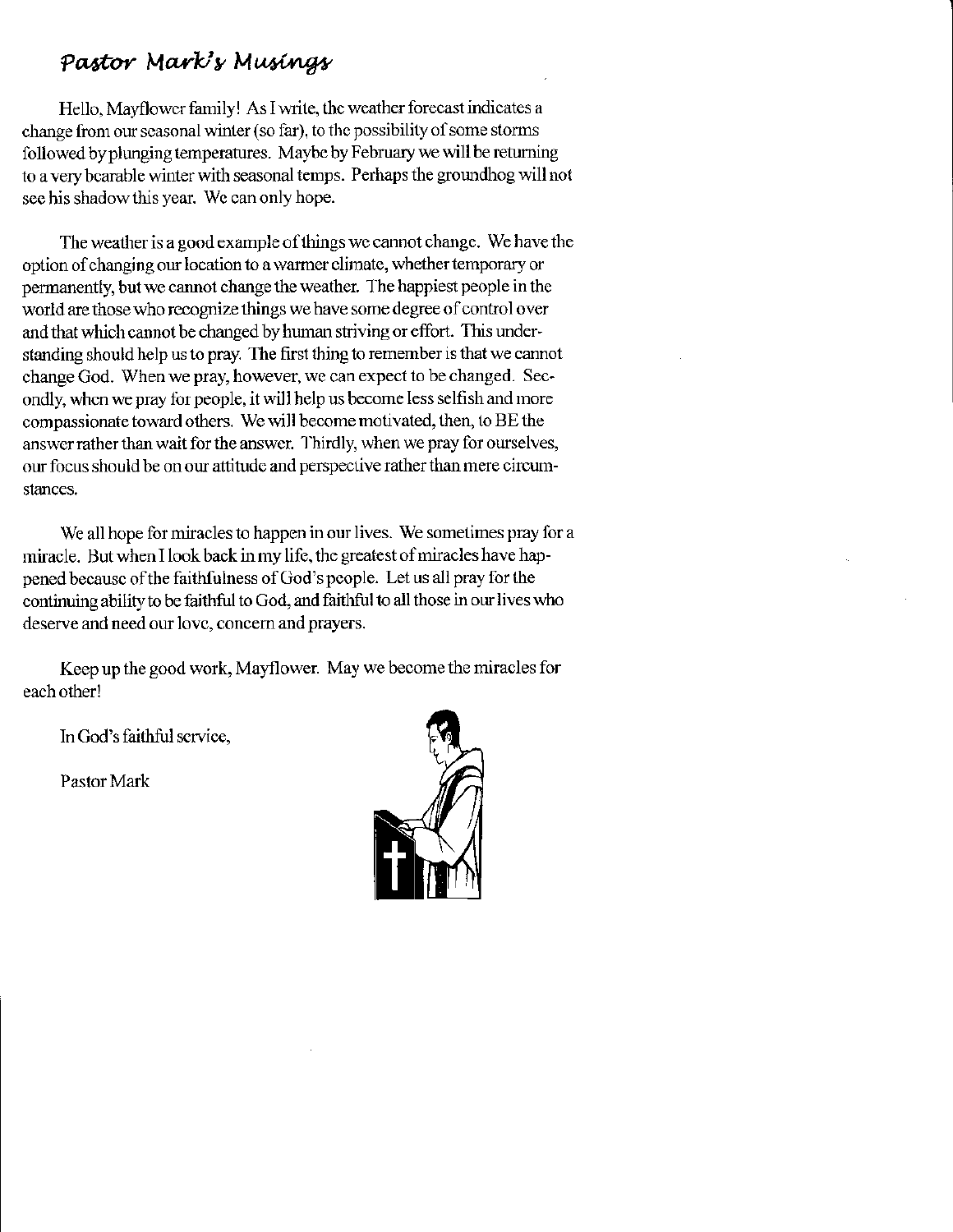#### Music Notes from Barb Fuller

For a birthday present this past November my mom gave to me one of her most favorite books entitled My Heart Lies South written by Elizabeth Borton de Trevino, an American woman who married into a traditional Mexican family, living in Monterrey, Mexico, after their marriage in 1935, moving to Mexico City in 1941, and then living her final years in Cuernavaca, Morelos.

This was such a touching story for me and a welcome break from the huge amounts of negativity I hear every day. There were no politics or violence spoken of, just the description of the fascinating new culture she was exposed to and her adaptation to it. It was a peacelul escape.

When I finished the book yesterday, it dawned on me that I needed to write my newsletter article. My mind went immediately to the hymn "Pescador" de Hombres" (Lord, You Have Come to the Lakeshorc). My first instinct was that it was a Mexican hymn, but upon further research, I discovered that it was written by Cesareo Gabarain, a Spanish priest and composer of liturgical songs. Coincidentally, he was alive during the time that Elizabeth Borton de Trevino was.

I believc that I thought ofthis particular hyrm because when I sing it, I get the same gentle and peaceful feelings I got as I read My Heart Lies South:

Lord, You have come to the lakeshore looking neither for wealthy nor wise ones; You only asked me to follow humbly.

Chorus: O Lord, with Your eyes You have searched me, and while smiling have spoken my name; now my boat's left on the shoreline behind me; by Your side I will seek other seas.

You know so well my possessions; my boat carries no gold and no weapons; You will find there my nets and labor. Chorus

You need my hands, full of caring through my labors to give others rest, and constant love that keeps on loving. Chorus

You, who have fished other oceans, ever longed for by souls who are waiting, my loving friend, as thus You call me. Chorus

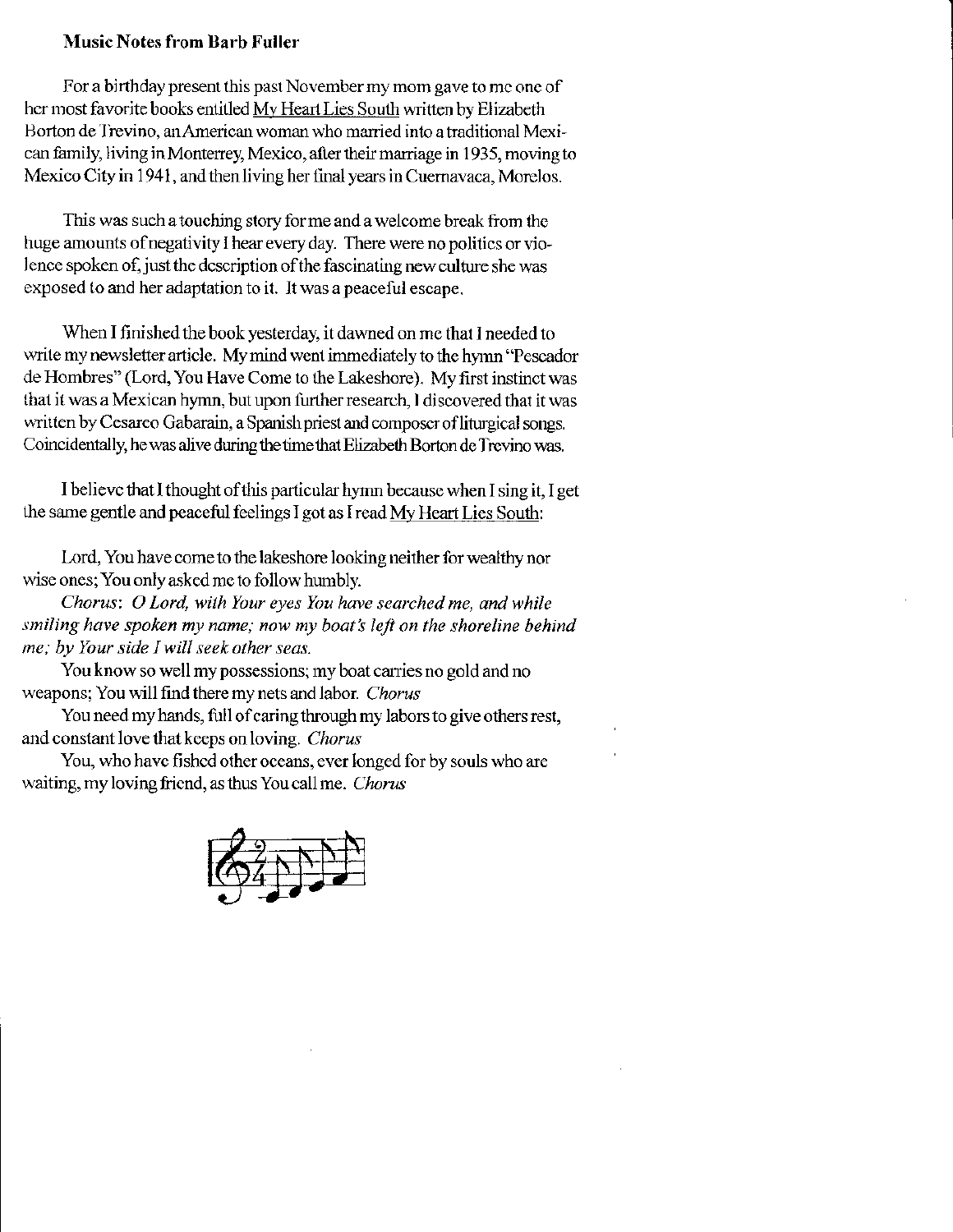#### Lay Leader's Message

As I write this message for the February newsletter, I am looking forward to serving as your lay leader for this new church year.

Checking in with Google, I found this description of a lay leader's job: "An effective lay leader functions as the primary representative and role model of Christian discipleship and faith lived out in the church and in daily life. The lay leader works with the pastor to fulfill the mission and vision of the congregation."

So - as your lay leader, I will work within that framework and strive to represent you as best I can. Please remember that I am there for you.

Jerry Fuller has done an excellent job meeting the challenges of this position during the past year and I will try to keep the status quo going.

- Sue Mott



#### **Check-Out Romance**

I met my husband while I was working in a science library. He came in every week to read the latest journals and eventually decided to take out the librarian instead of the books.

After a year and a half of dating, he showed up at the library and started rummaging through my desk. I asked what he was looking for, but he didn't answer. Finally he unearthed one of the rubber stamps I used to identify reference books.

"Since I couldn't find the right engagement ring," he said, "this will have to do," and he firmly stamped my hand. Across my knuckles, in capital letters, it read "NOT FOR CIRCULATION."



#### — Contributed by Ruth E. Chodrow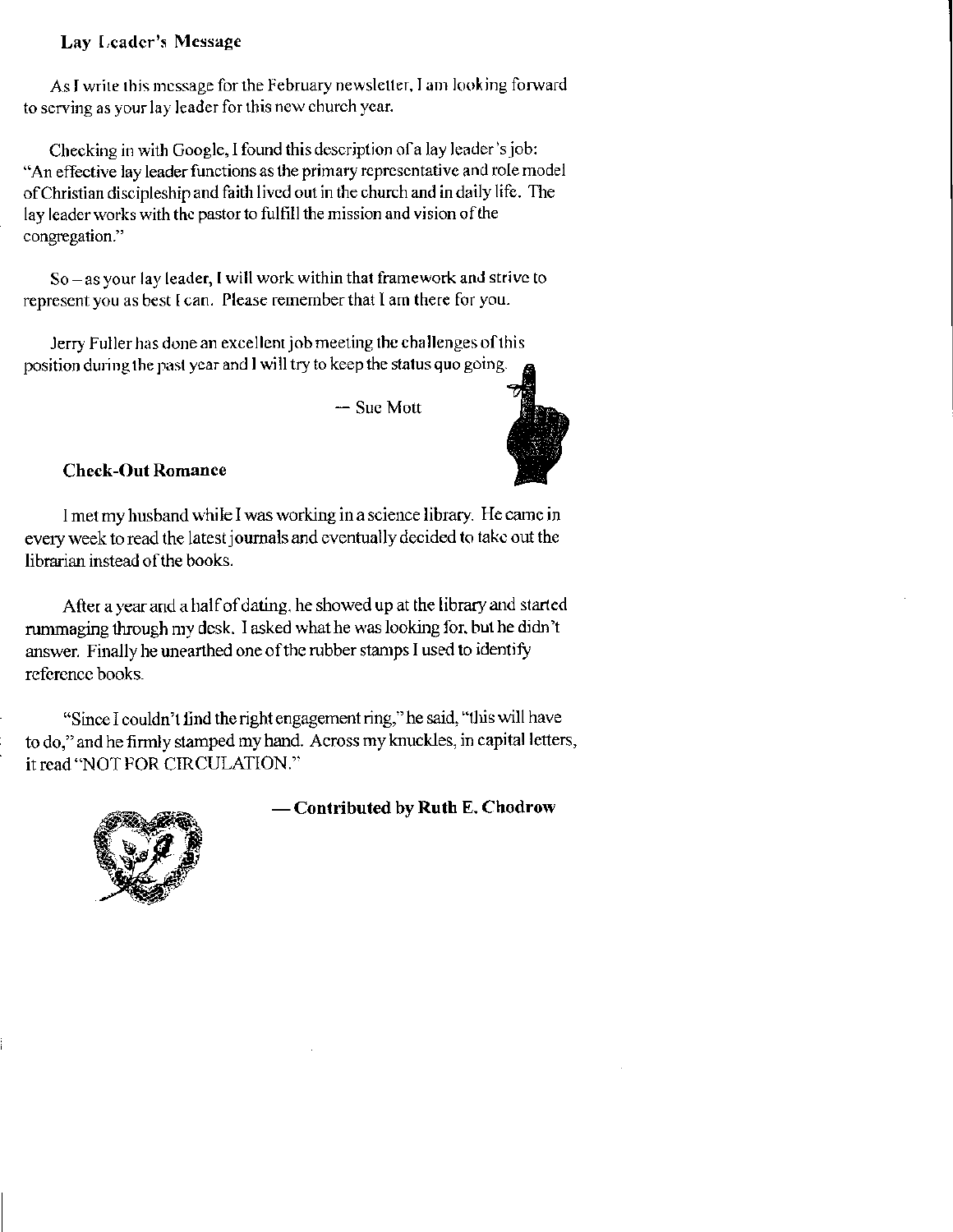#### **Mayflower Financial News**

The January Second Saturday Supper was a complete sell-out, with proceeds of \$778. Thank you to everyone who came to eat and work. All help is much appreciated.

We have wrapped up the contributions for the Paradise, CA, Congregational Church which was destroyed by the Camp Fire in early November. A check for \$1750, which included the Christmas Eve collection and other individual donations, was sent to them in early January. The Baby Boxes for Haiti outreach project is being continued through the end of January; as of this writing, we have donations of \$750 plus a number of purchased items for the layettes. The Mitten Tree will continue through the end of February. Your support for all of these projects is nothing short of amazing! Thank you so much, Mayflower!

The following is a summary of our finances as of December 31:

| Income:                       | \$11,476.97    |
|-------------------------------|----------------|
| Expenses:                     | 9,684.06       |
|                               | \$<br>1,792.91 |
| <b>YTD</b> for Twelve Months: |                |
| Income:                       | \$117,218.36   |
| Expenses:                     | 103,656.15     |
|                               | \$13,562.21    |
| <b>Fund Balances:</b>         |                |
| Checking:                     | \$9,720.62     |
| Savings:                      | 46,541.60      |
| Heat Fund Savings:            | 20,847.31      |
| Savings CD:                   | 22,390.08      |
|                               | \$99.499.61    |

A detailed report is available in the brochure rack near the church office. If you'd like more information or have questions, please see me.



-Linda Wheeler, Treasurer